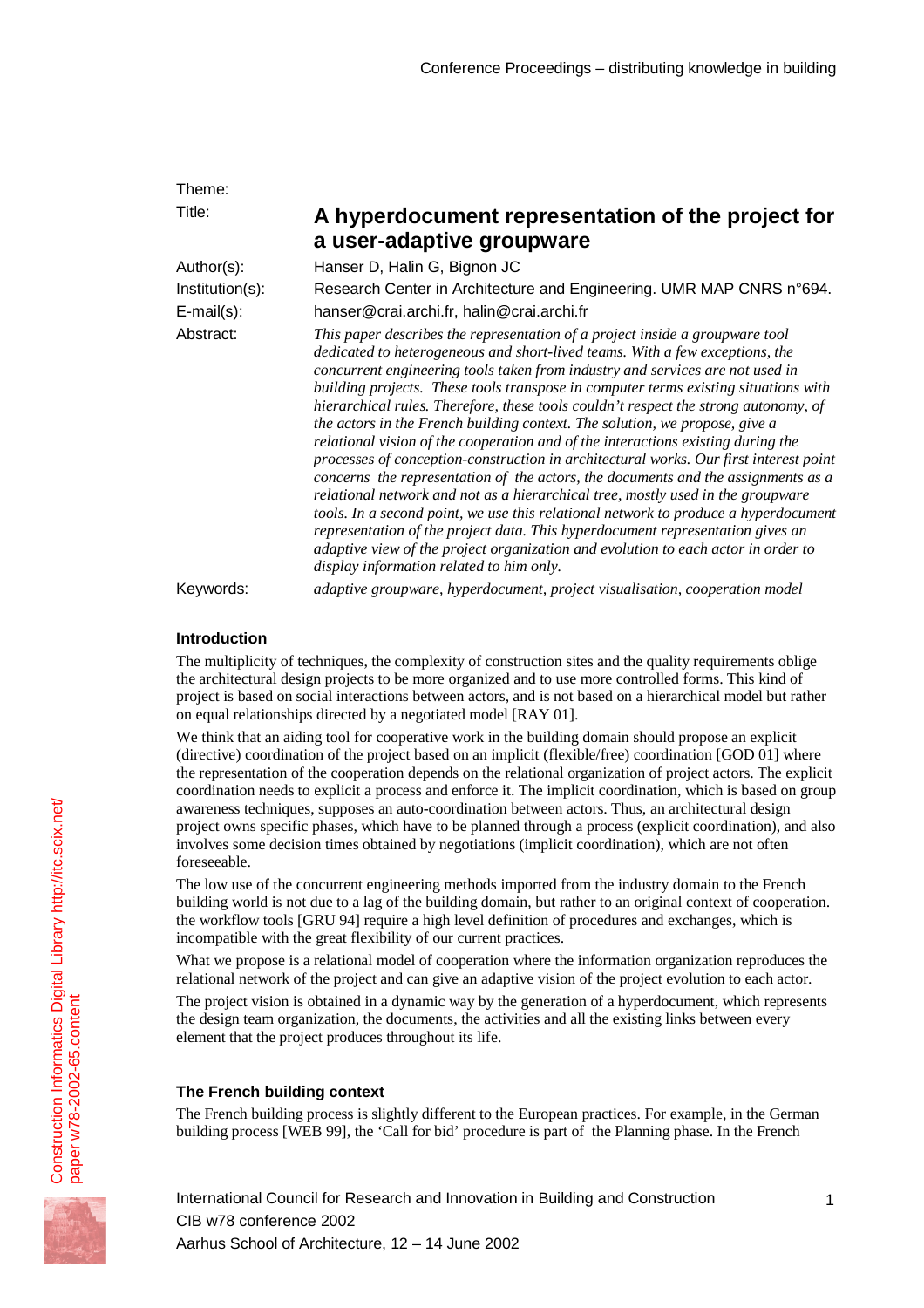context this procedure constitutes a independent phase. The French building context differs from the industrial world in the following cases :

- o The multiplicity and the variety (in size, in means and in method) of the different actors;
- o The contractual links between the participants that exist only during a building operation;
- o The very Empirical exchange manners of information where oral expression plays an important role;
- o The actor system which keeps up dependence relations that are slightly hierarchized;
- o The rich competences of actors with fuzzy limits;
- o The non-routine character of the processes used in the design and in the project management of works, which are often prototypes.

The main characteristics of a building project that influence the context of collaboration are :

- o an increase of the quality requirements,
- o a reduction of the conception and realization delays,
- o a high level of document exchange,
- o a re-composition of the design team in every new project.

In this case, no actor has the means to impose his project vision to the others. This induces the building sector to look for new modes of cooperation as they already exist in industry and services.

# **Existing models and tools**

With a few exceptions, the concurrent engineering tools taken from industry and services are not used in building projects. We go on the assumption that the lack of use of these tools is due to a non-fitting to the specificity of the building sector. The common tools can be classified in four types [GRU 94]:

- o Tools based on electronic mail,
- o Groupware tools,
- o Workflow management systems,
- o Electronic drawing management systems,

These tools try to transpose existing situations in computer terms and frequently use some hierarchical rules to organize information. Then, a data hierarchical model is used by most of the current groupware tools, specific or not for the building trade (BSCW, Teamwave, Buzzsaw,Batibox, 1...). In order to show the lacks of this kind of systems, we've studied a groupware tool used during the conception of an urban planning project [HAN 01]. The organization of project information is expressed through a system of files and folders. To preserve a meaning outside the system, the name of a document should reflect its position in the system. Thus, the use of these tools are based on rules of naming files and graphic charters. It is difficult for these rules to keep still during the realization of the project. The more the number of users and documents increases, the more it is difficult to apply the existing system of naming, storing and browsing because the hierarchical structure management coerces the actors into generating many file copies. Therefore, these tools couldn't respect the strong autonomy, which characterized the actors who collaborate during a building project.

The available models used in most existing tools do not allow to represent the relational network that exists and evolves between actors during the project lifetime. These models, based on a hierarchical representation of information, force the project organization to have either a document oriented structure, or an activity oriented structure, or an actor oriented structure, but never the three structures together.

l

<sup>1</sup> BSCW : http://bscw.gmd.de ; Teamwave : http://www.teamwave.com ; Buzzaw : http://www.buzzsaw.com ; Batibox http://www.batibox.com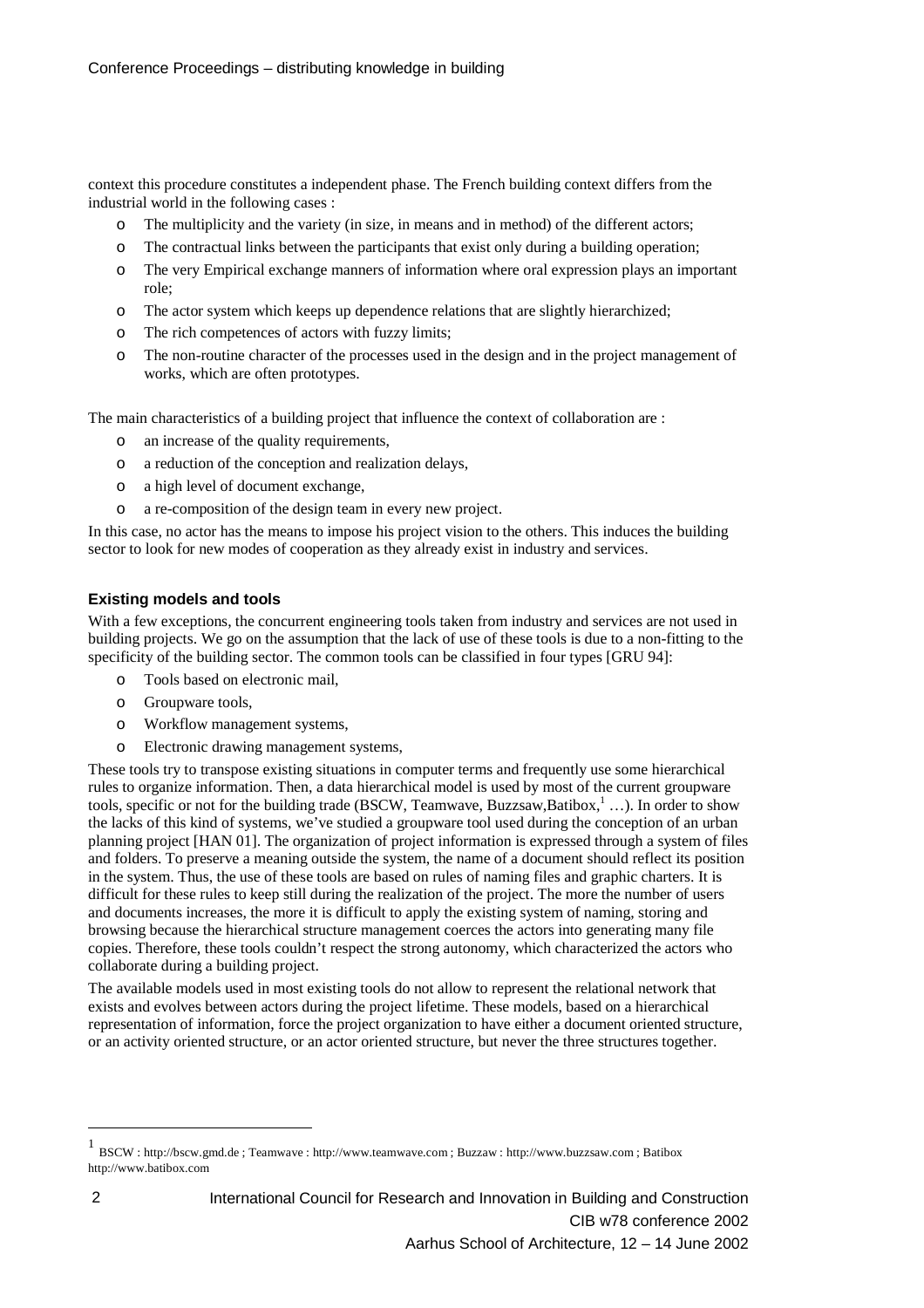## **Relational model of cooperation**

As showed before, the building trade represents a particular context of cooperation. This cooperation results in hierarchical and cooperative interactions between actors. The exchanges between actors do respect a hierarchy, but imply all the actors in the design of the final object. This situation is characterized by a "mutual prescription" [HAT 96] between designers. Thus, each component of the project owns an environment with specific relationships. For example, an actor keeps up relations with its related documents, the activities he takes part and the others actors who participate to the same activities. The 'relational model ' will be the representation and the characterization of these interactions in an architectural project.

### Main concepts:

Two approaches has been identified in cooperation modelling field [CIS 96] [TUR 97]: activity based and communication based models. Our proposition is situated at the intersection of these two approaches, it gathers at once processes (activities) and exchanges (communication) modelling.

The definition of the model concepts carries on with those included in the works about groupware conceptualisation [ELL 94], [SAL 95] and [CIS 96]. These definitions will help us to understand how to use these common concepts in a new representation of the collaboration in a project.

### Actors:

In a project, each actor owns a limited capacity of action and a restricted decision-making autonomy. An actor is characterized by his company, his hierarchical level, but also by its own range of competences. For example, an architect cannot be only defined by his profession because he may have one or more specialities in a particular construction technique (wood, metal, or concrete) or have an experiment in some software tools. These data related to actors' competences allows to clarify and orient the role attribution inside the project and the possibilities of action resulting from it.

The actor acts inside the activities constituting the project, gives his opinion, keeps up relations with his environment while collaborating with other actors and producing documents.

#### Documents:

A document represents a professional "deliverable" piece, the sets of parts relative to a particular point of a contract. For example, the invitation to tender document will include plans, spreadsheets and texts. A document is an aggregation of files manipulated with an operating system. A document can group several other documents. Lastly, documents are generated by actors during activities.



*Figure 1: Relational triangle*

#### Activities:

The activities inside a project have several levels of granularity: project, stage, milestone, and task. The French law about building project management defines legal stages of a project and the corresponding levels of drawing scale. The milestones separate two validation meetings inside a phase and the tasks constitute the smallest element of an activity [AFI 91]. We can isolate four activity categories:

o Explicit coordination activities: actors management and tasks management,

o Implicit coordination activities: request management,

o Production activities: document creation and revision,

o Synthesis activities: document validation or merging.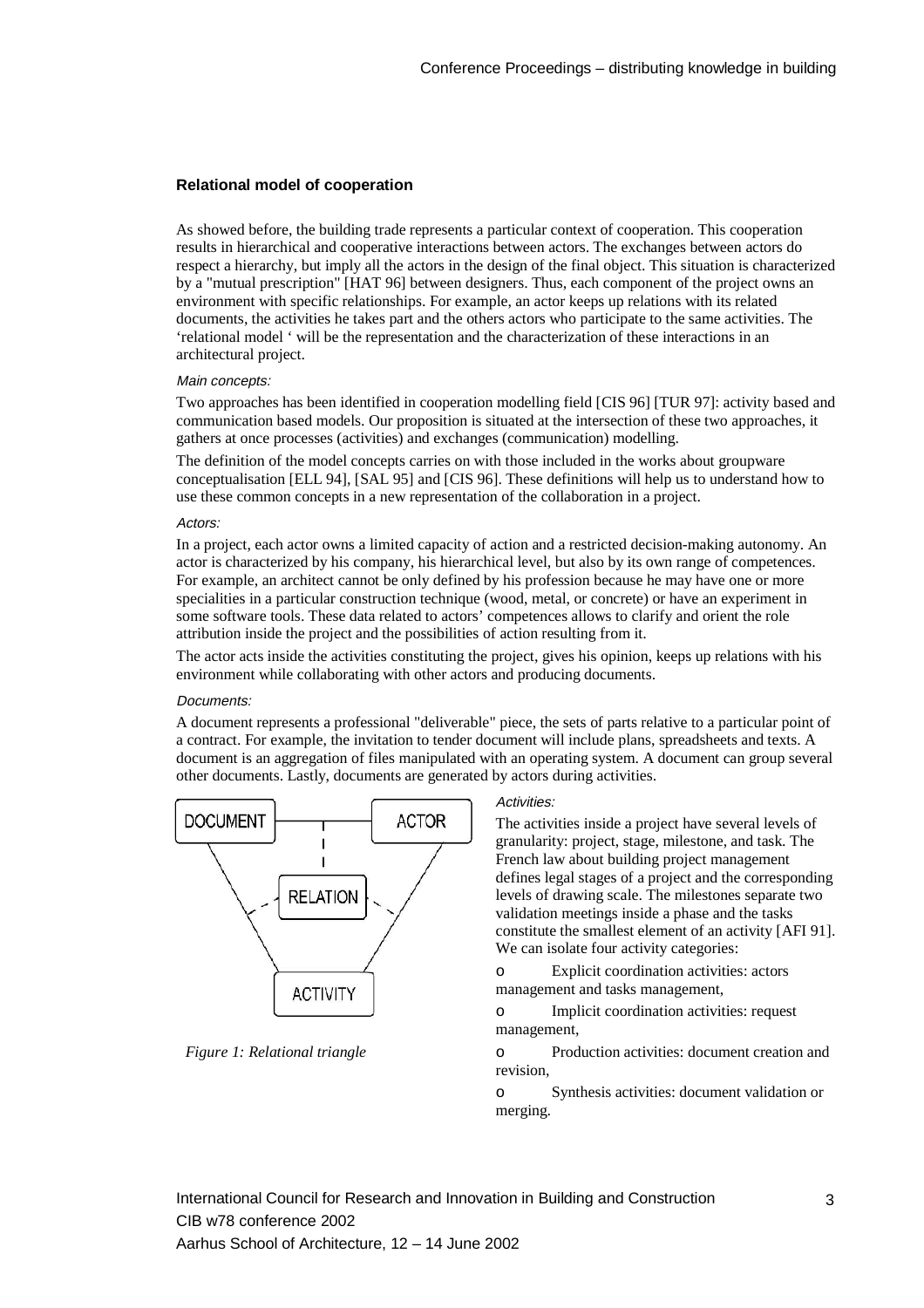Implicit coordination is mainly done by sending requests between actors. They can be associated with documents and make it possible to give specific signification to exchanges [MAL 00]. The requests that we consider in our model are as follows:

- o For information,
- o For consultation,
- o For advise,
- o For modification,
- o For validation.

Requests can also be generated by a reminder software to inform the actors.

We can notice that these fundamental concepts maintain reciprocal links we have generalized under the concept of "relation". It enables us to define the "relational triangle" (Figure 1).

### Relations

A relation identifies a type of link existing between two elements of the model: Actor, Activity and Document. These relations can be grouped into categories:

- o The relations between actors and activities are closely dependent on the role of an actor in an activity (responsible, producing).
- o The relations between actors and documents are close to those used in the edition: Supervise, Produce, Comments, Consults, Revise, Diffuse.
- o The relations between activities and documents are relative to the production of information: Generate, Uses (technical requirements, Rules, Contracts).
- o The relations between actors find their terminology in the human resources management: Manage, Contribute (provides and receives information).
- o The relations between documents are those used in the configurations management: new version, refers to, is the synthesis of etc....
- o The relations between activities are relative to planning: follows, precedes, is included in etc.....

The relation that links actor and activity constitutes a particular case, because it is a condition for the other relations determination. This relation represents the role of an actor in an activity.

#### Actor-activity relation, the actor's role

Each actor has a specific role in the project; this role is defined according to the contracts signed between actors. Responsibilities can be assumed by turns by several actors during the life of the project (according to their reciprocal expertises). For example during the draft design, the responsibility will be given to a 'creative designer', whereas for the building site it will be given to a more pragmatic actor like an engineer. The roles translate the implication of an actor in a project [HAN 01], it depends on the actor's status in the group (its responsibilities) and on his competences. The roles which an actor can held are:

- o Responsible (validate)
- o Coordinator (attributes tasks)
- o Producer (create information)
- o Consultant (answer to a specific need)
- o Reader (spectator)

The role makes possible the definition of the place occupied by each actor in an activity. It indicates his importance, and it induces the types of relations an actor can keep up with other participants and documents. The role of an actor in the project will be a combination of these unit role. A "consultant" in an activity can become "coordinator" of another activity of the project.

#### Actions

The actions are deduced from the relations and describe the interventions an actor can carry out on the other actors, the activities and the documents. The relations make possible to define what we name the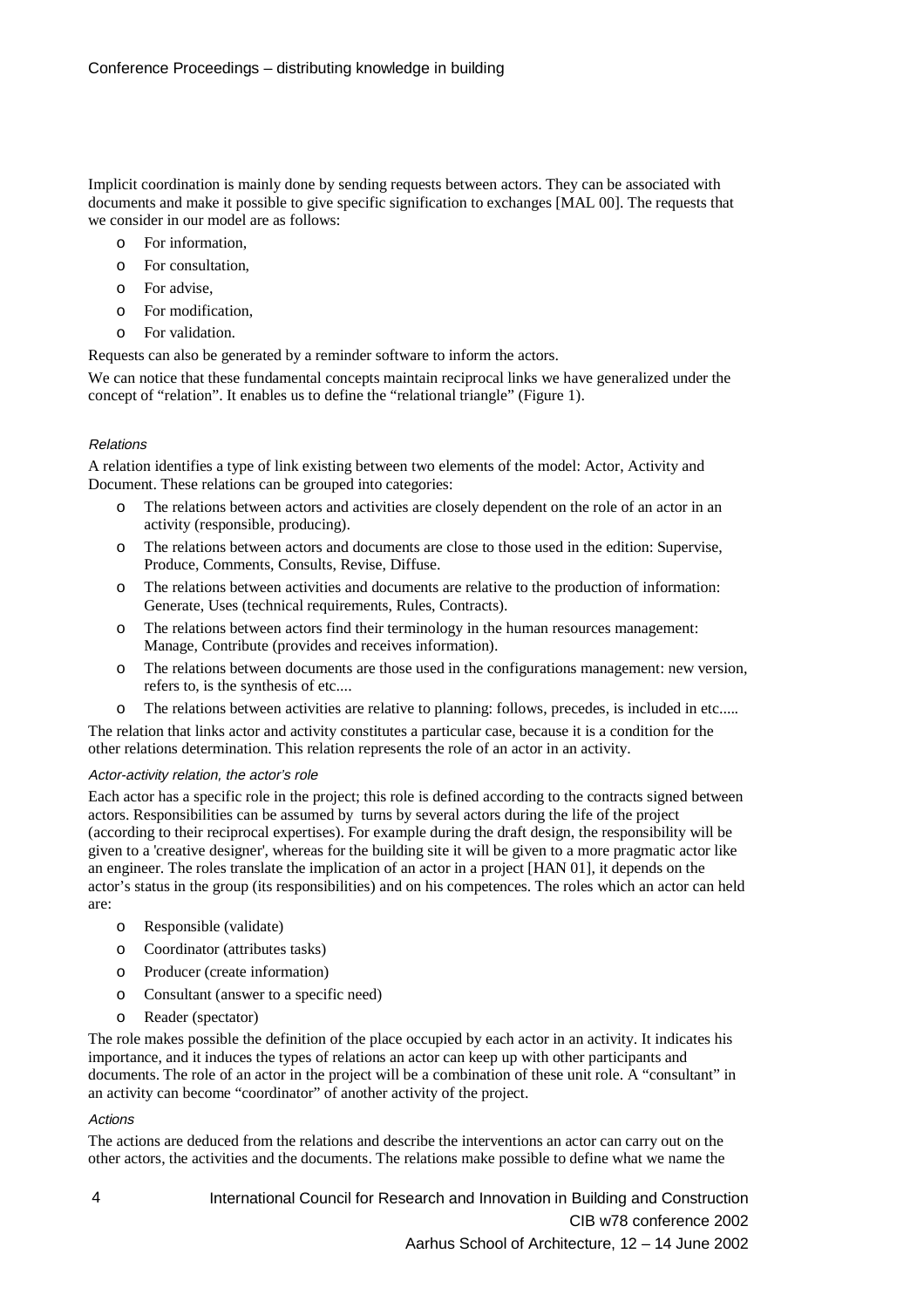"action rights " rather than the "access rights" which are so difficult to configure in the existing groupwares. These actions are connected to the operations defined on the principal components of the model (figure 2). For example, the role of the coordinator gives the following action rights:

- o To plan a meeting (activity)
- o To assign tasks to other actors (actor)
- o To define objectives and deadlines (activity)
- o To add or remove actors (activity)
- o To define the documents to be produced (document).



*Figure 2:The relational model of cooperation (designed with UML)*

### **Project vision : an adaptive hyperdocument**

The search on information visualization [HER 00] and on adaptive hypermedia [BRU 96] enables us to identify new ways of user information presentation, more suitable to our cooperation model. These modes of user's presentation make possible to show the links existing between actors, documents and activities in the form of a graph of nodes (actors , documents and activities) and links representing the roles and relations.

#### Adaptive hyperdocument

The information we have to display are a translation of real and virtual items like actors or tasks and their relations. To perform this representation, we choose to use a context-adaptive hyperdocument. A hyperdocument [CON 87] is basically a collection of information items called nodes and connections between them, called links. In our context, the links express the relations existing between the project elements and could be general, as a HTML link, or more specialized in order to fit to the complexity of the relations existing in a project. In our model, the nodes are actors, activities and documents. We introduce some different types of link, which express the relations we have shown in the previous part.

#### **Navigation**

International Council for Research and Innovation in Building and Construction CIB w78 conference 2002 Aarhus School of Architecture, 12 – 14 June 2002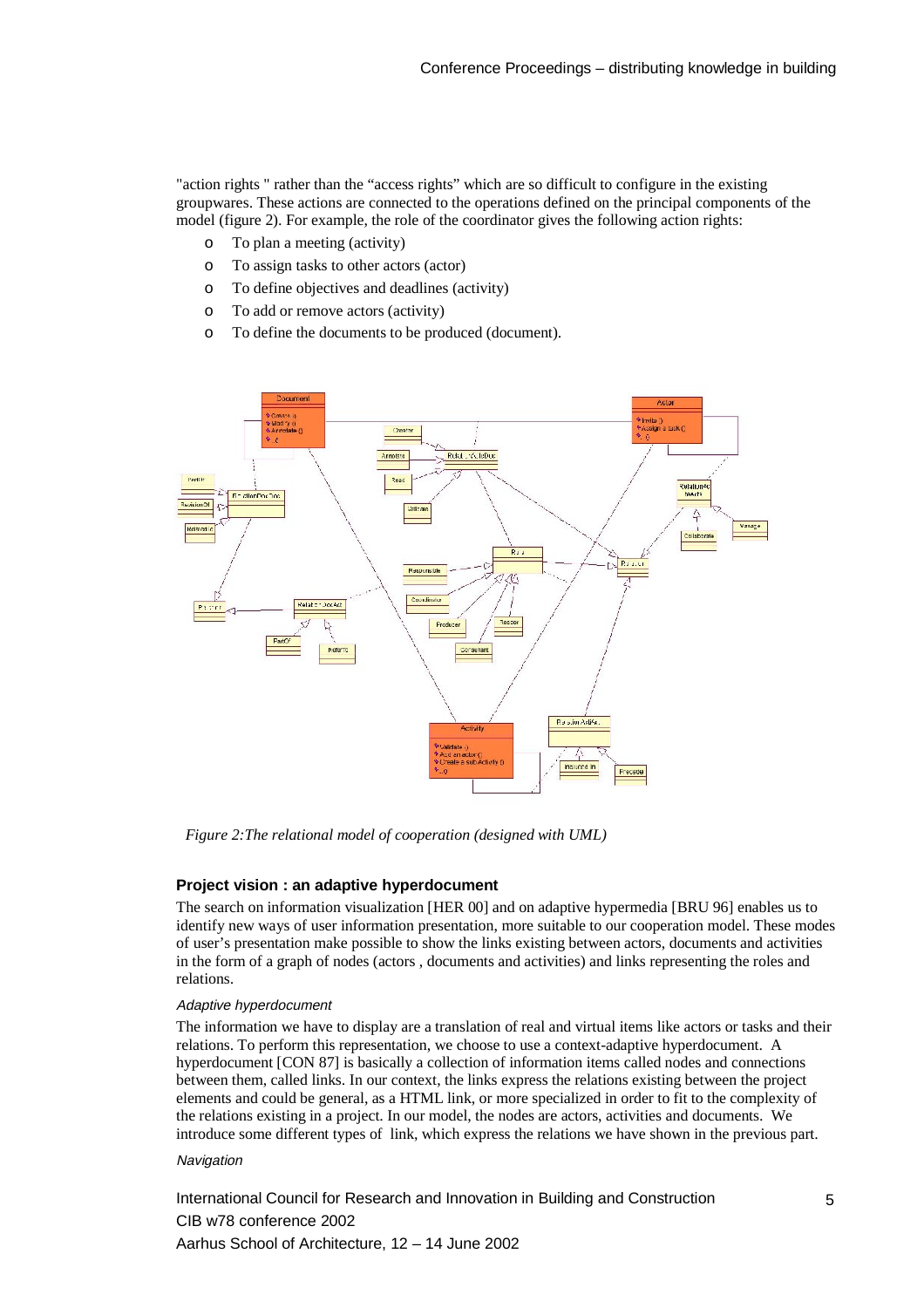To be user adaptive, the hyperdocument have to be different according to the user role inside the project. The role played by each user allows to active the information (nodes and links) to display to the user. For example, an administrator may not have the same vision of the project than a simple reader. For the navigation, we choose to present, with three views, the three main concepts we isolate as points of view on the project evolution: actor view, document view and activity view. The user can switch between these views by clicking on a specific item and making a focus on it (actor, document, or activity) or by choosing the corresponding view.



*Figure 3: document view*



*Figure 4: actor view*

# **Conclusion**

## Visualisation :

To show the structure of this hyperdocument, we have to draw a graph of links and nodes. The result is a fish-eye view [FUR 86] of the relations in a project. Two problems are rising out: how to determine the zooming ratio and which distortion is acceptable. The zoom on the network structure depends on the quantity of information we can give to the user, and the distortion is the different types of information we can show at the same time. For example, when a user requests for the ground plan of a house project, it will be effective to show the related items like authors, first floor plan or elevations. But displaying all the revisions of each document must not be pertinent. Thus, we decide to center the view on the selected item and let the user to choose the zoom ratio with a graduated scroll bar.

### Implementation :

According to this logic, some tools start to appear (Thinkmap, TheBrain, Touchgraph<sup>2</sup>). We are currently looking for adapted one of these by defining specific types of links and by organizing the various categories of nodes in the interface. The following image represents what could be the vision of the project through a tool adapted to our field (figure 3 and 4). Graphic elements such as the colour, the form and the size allow several levels of reading and interpretation of information. This graphic semantic aims to helps the user to find pertinent information about the project evolution.

The relational model of cooperation proposes a new organization of information closer to the real building context and gives a new dimension to the groupware tools. The relations we identify allow an adaptive navigation inside the project represented by a hyperdocument. The adaptive character of such a navigation is obtained from roles and relations of each actor. Roles and relations are determined from the actors' specificities, which evolve along the project life cycle. Thus, the user's presentation of the project progresses at the same time than the real interactions between actors involved in the project. Our work is still under development and the concepts stated in this article are currently implemented in an experimental tool. A realistic validation of our proposal can only be done by one experiment on a real

<sup>-</sup><sup>2</sup> www.thinkmap.com, www.thebrain.com, www.touchgraph.com